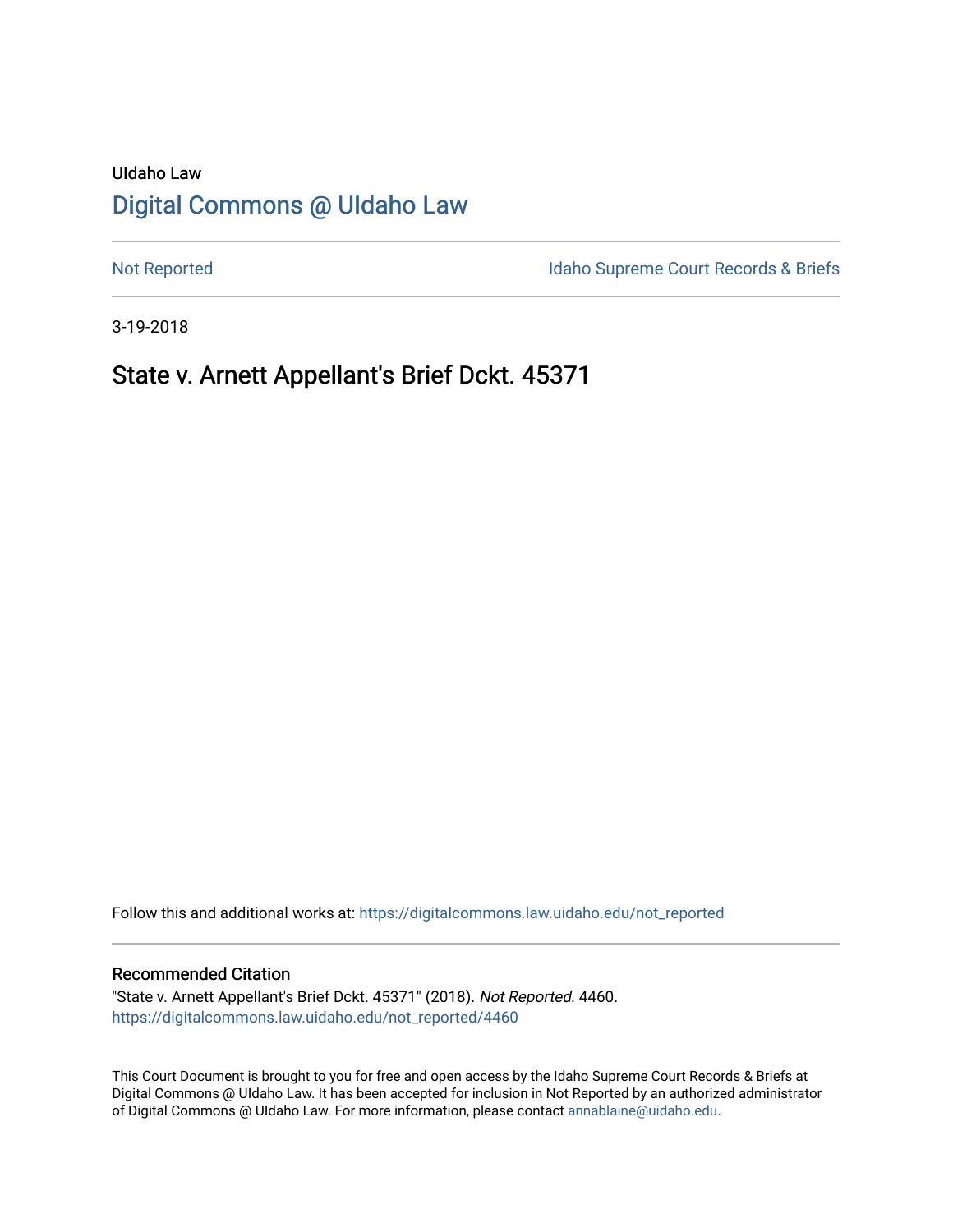ERIC D. FREDERICKSEN State Appellate Public Defender I.S.B. #6555

REED P. ANDERSON Deputy State Appellate Public Defender I.S.B. #9307 322 E. Front Street, Suite 570 Boise, Idaho 83702 Phone: (208) 334-2712 Fax: (208) 334-2985 E-mail: documents@sapd.state.id.us

## IN THE SUPREME COURT OF THE STATE OF IDAHO

| STATE OF IDAHO,       |                                       |
|-----------------------|---------------------------------------|
|                       | NO. 45371                             |
| Plaintiff-Respondent, |                                       |
|                       | <b>MADISON COUNTY NO. CR 2017-874</b> |
| V.                    |                                       |
|                       |                                       |
| PAUL ARNETT,          | <b>APPELLANT'S BRIEF</b>              |
|                       |                                       |
| Defendant-Appellant.  |                                       |
|                       |                                       |

# STATEMENT OF THE CASE

# Nature of the Case

Pursuant to a plea agreement, Paul Arnett pleaded guilty to one felony count of possession of methamphetamine, and one misdemeanor count of possession of marijuana. The district court imposed a sentence of seven years, with three years fixed, for the felony charge. On appeal, Mr. Arnett asserts the district court abused its discretion by imposing an excessive sentence.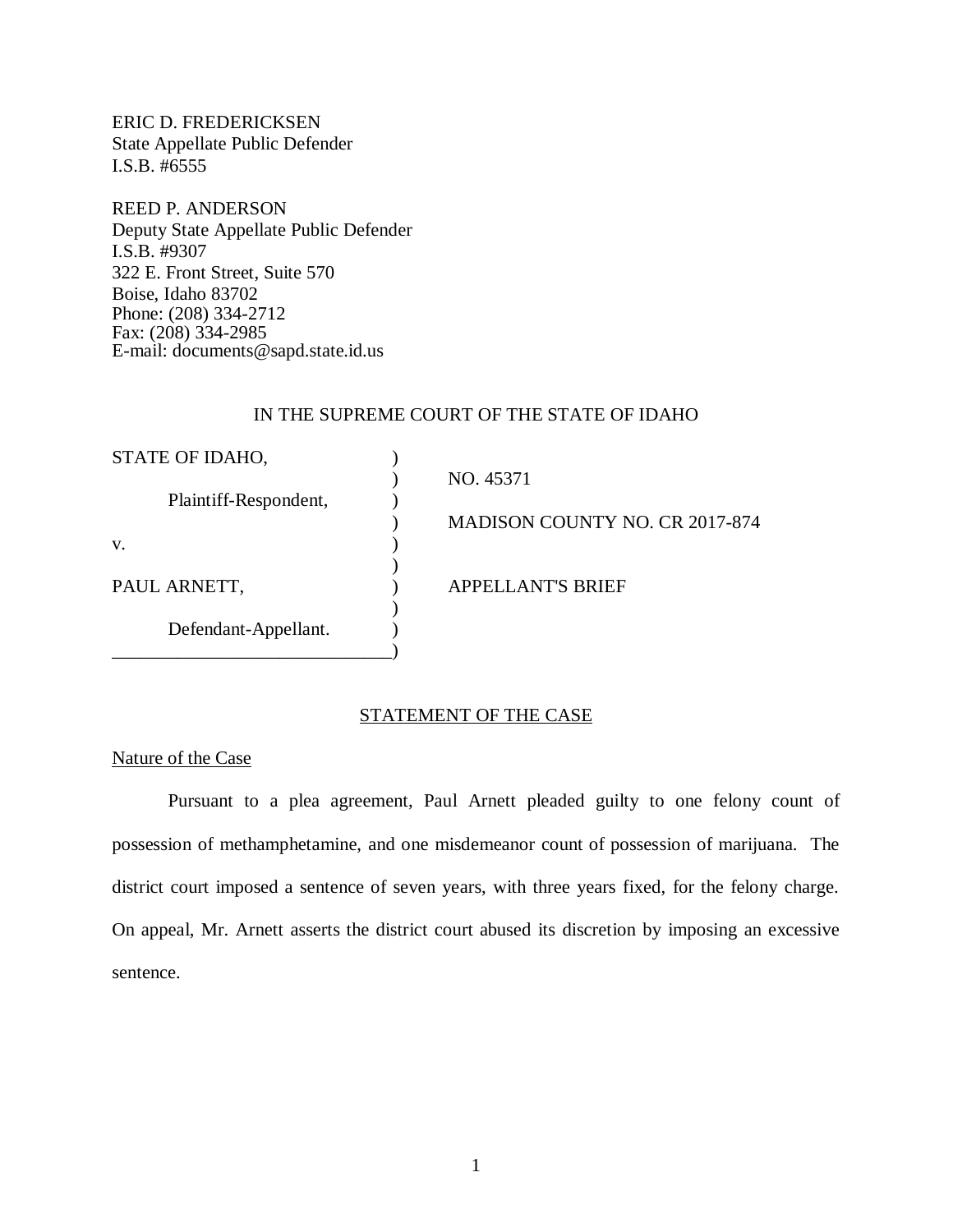#### Statement of the Facts & Course of Proceedings

In April of 2017, the Madison County Sheriff's office was contacted regarding suspicious activity in the reporting party's neighborhood. (Presentence Report (*hereinafter*, PSI), p.4.)<sup>[1](#page-2-0)</sup> The deputy who responded saw a truck "pulling a flatbed trailer with a Suburban on it." (PSI, pp.4, 33.) Mr. Arnett was driving the truck, and when the deputy made contact with him and asked why he was taking the vehicle, Mr. Arnett said that his friend asked him to get the vehicle off the property. (PSI, p.4.) However, when the deputy contacted the friend, he told the deputy that he did not ask Mr. Arnett to take the Suburban. (PSI, p.4.) After further investigation, Mr. Arnett, and the two passengers in the truck were arrested. (PSI, pp.4, 35.)

Thereafter, the deputies discovered marijuana, methamphetamine, drug paraphernalia, and a firearm in the truck. (PSI, p.5.) A set of tools and a backpack were also discovered; the backpack contained a prescription for Mr. Arnett and a bottle of codeine that did not belong to him. (PSI, p.5.) The owner of the property on which the Suburban had been parked said that there were tools, cords, and chains missing from his shed on the property. (PSI, p.5.)

The State subsequently charged Mr. Arnett with two felony counts of possession of a controlled substance, one felony count of attempted grand theft, one felony count of burglary, one misdemeanor count of possession of a controlled substance, and one misdemeanor count of possession of paraphernalia. (R., pp.83-85.) Pursuant to a plea agreement, Mr. Arnett agreed to plead guilty to possession of methamphetamine and possession of marijuana. (5/15/17 Tr., p.9, Ls.20-22, p.28, L.16 – p.30, L.18.) In exchange, the State agreed to dismiss the other charges and not file a persistent violator enhancement.  $(5/15/17$  Tr., p.9, L.22 – p.10, L.7.)

<span id="page-2-0"></span><sup>&</sup>lt;sup>1</sup> All citations to the PSI and its attachments refer to the 110-page electronic document.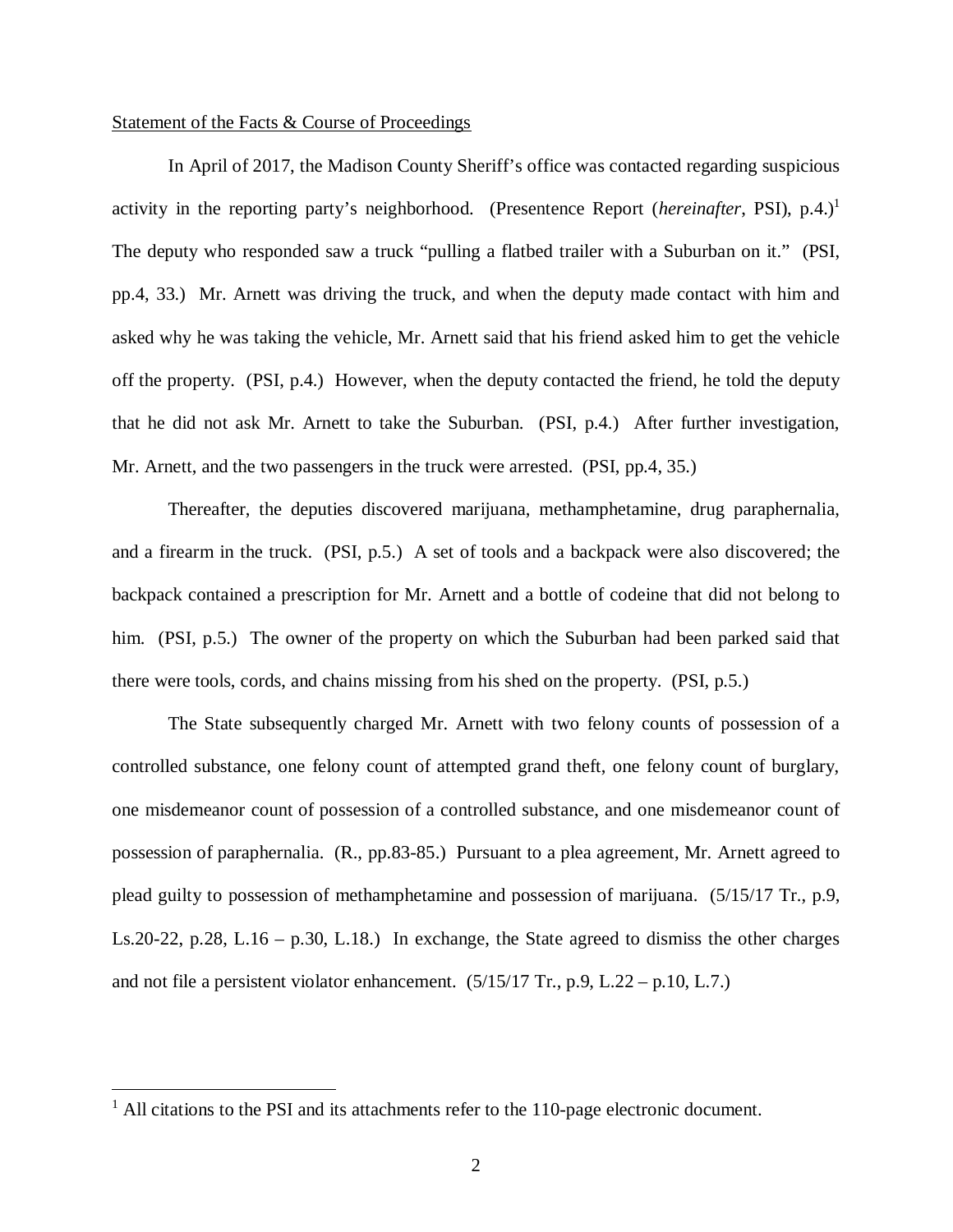At the sentencing hearing, the State recommended that the district court impose a sentence of ten years, with three years fixed. (7/3/17 Tr., p.10, Ls.10-11.) Mr. Arnett's counsel noted that Mr. Arnett had pending warrants out of state and asked the district court to retain jurisdiction so that Mr. Arnett could participate in a rider program and get prompt treatment for his substance abuse and mental health problems.  $(7/3/17 \text{ Tr.}, p.7, L.18 - p.8, L.8)$  The district court imposed a sentence of seven years, with three years fixed, on the felony count, and a concurrent sentence of 180 days on the misdemeanor count. (7/3/17 Tr., p.19, Ls.7-18; R., pp.99-101.) Mr. Arnett then filed a notice of appeal timely from the judgment of conviction. (R., pp.114-16.)

### ISSUE

Did the district court abuse its discretion when it imposed a unified sentence of seven years, with three years fixed, following Mr. Arnett's plea of guilty to possession of methamphetamine?

## ARGUMENT

# The District Court Abused Its Discretion When It Imposed A Unified Sentence Of Seven Years, With Three Years Fixed, Following Mr. Arnett's Plea Of Guilty To Possession Of Methamphetamine

Based on the facts of this case, Mr. Arnett's sentence of seven years, with three years fixed, is excessive because it is not necessary to achieve the goals of sentencing. When there is a claim that the sentencing court imposed an excessive sentence, the appellate court will conduct an independent examination of the record giving consideration to the nature of the offense, the character of the offender, and the protection of the public interest. *See State v. Reinke*, 103 Idaho 771 (Ct. App. 1982).

Independent appellate sentencing examinations are based on an abuse of discretion standard. *State v. Burdett*, 134 Idaho 271, 276 (Ct. App. 2000). Appellate courts conduct a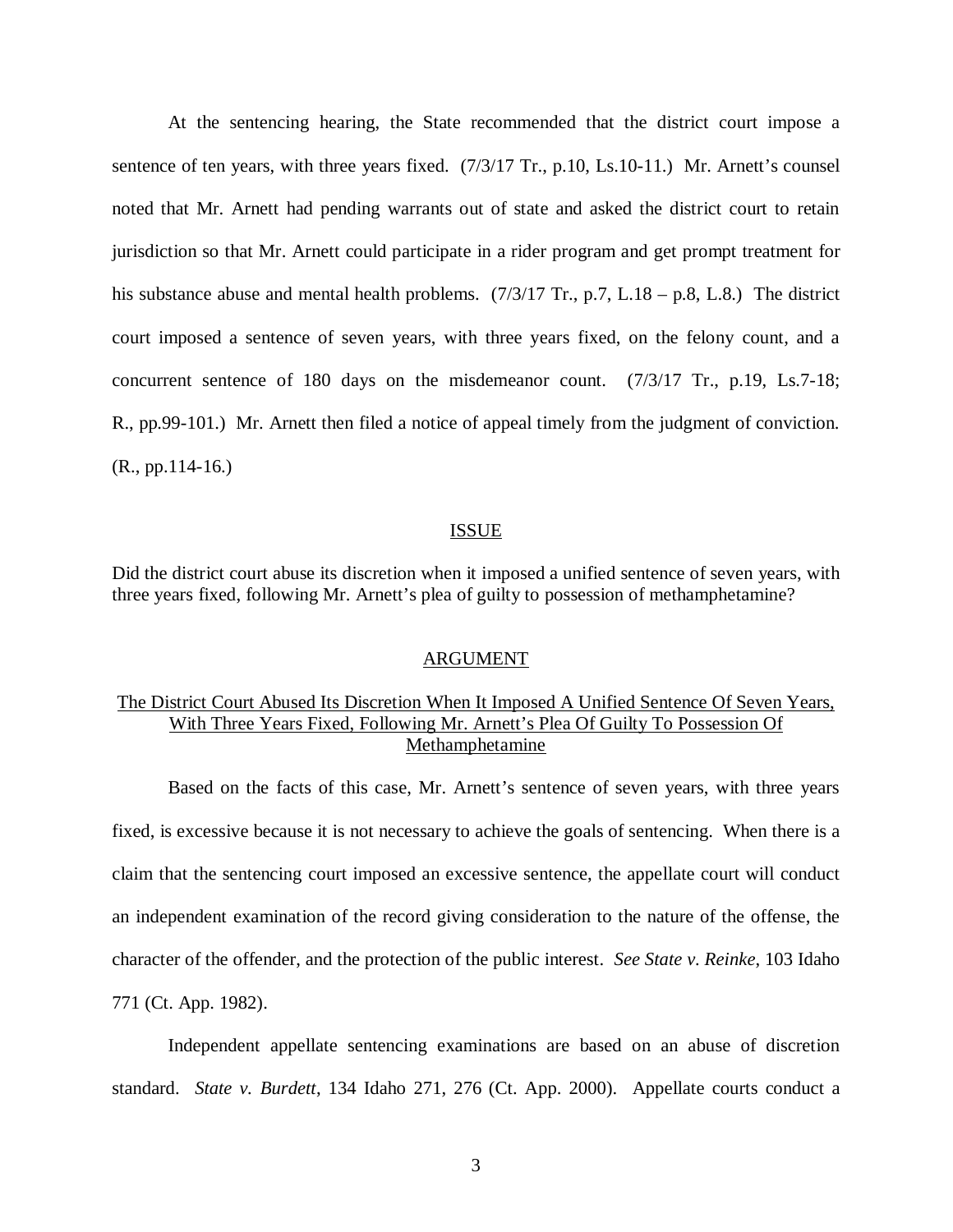multi-tiered inquiry when an exercise of discretion is reviewed on appeal. "The sequence of the inquiry is: (1) whether the lower court rightly perceived the issue as one of discretion; (2) whether the court acted within the outer boundaries of such discretion and consistently with any legal standards applicable to specific choices; and (3) whether the court reached its decision by an exercise of reason." *State v. Hedger*, 115 Idaho 598, 600 (1989) (citation omitted). When a sentence is unreasonable based on the facts of the case, it is an abuse of discretion. *State v. Nice*, 103 Idaho 89, 90 (1982). Unless it appears that confinement was necessary "to accomplish the primary objective of protecting society and to achieve any or all of the related goals of deterrence, rehabilitation or retribution applicable to a given case," a sentence is unreasonable. *State v. Toohill*, 103 Idaho 565, 568 (Ct. App. 1982). Accordingly, if the sentence is excessive, "under any reasonable view of the facts," because it is not necessary to achieve these goals, it is unreasonable and therefore an abuse of discretion. *Id.*

There are several mitigating factors that illustrate why Mr. Arnett's sentence is excessive under any reasonable view of the facts. First, Mr. Arnett has struggled with severe substance abuse problems for years, and he has never received appropriate treatment. (PSI, pp.12-13, 16; 7/3/17 Tr., p.10, L.24 – p.12, L.3.) Mr. Arnett's parents divorced after his father suffered a traumatic brain injury, and shortly thereafter Mr. Arnett started using marijuana when he was only 12 years old. (PSI, pp.12, 16.) He explained that, after his parents' divorce, he lived primarily with his father who was rarely home, so he was left to his own devices. (PSI, p.12.) As a result, he also started using crack cocaine when he was only 14 years old. (PSI, pp.12, 16.) Mr. Arnett also admitted that he was physically abused as a child. (PSI, p.17.) And when he was only 15, Mr. Arnett suffered a broken back in a motorcycle accident, and he was put on pain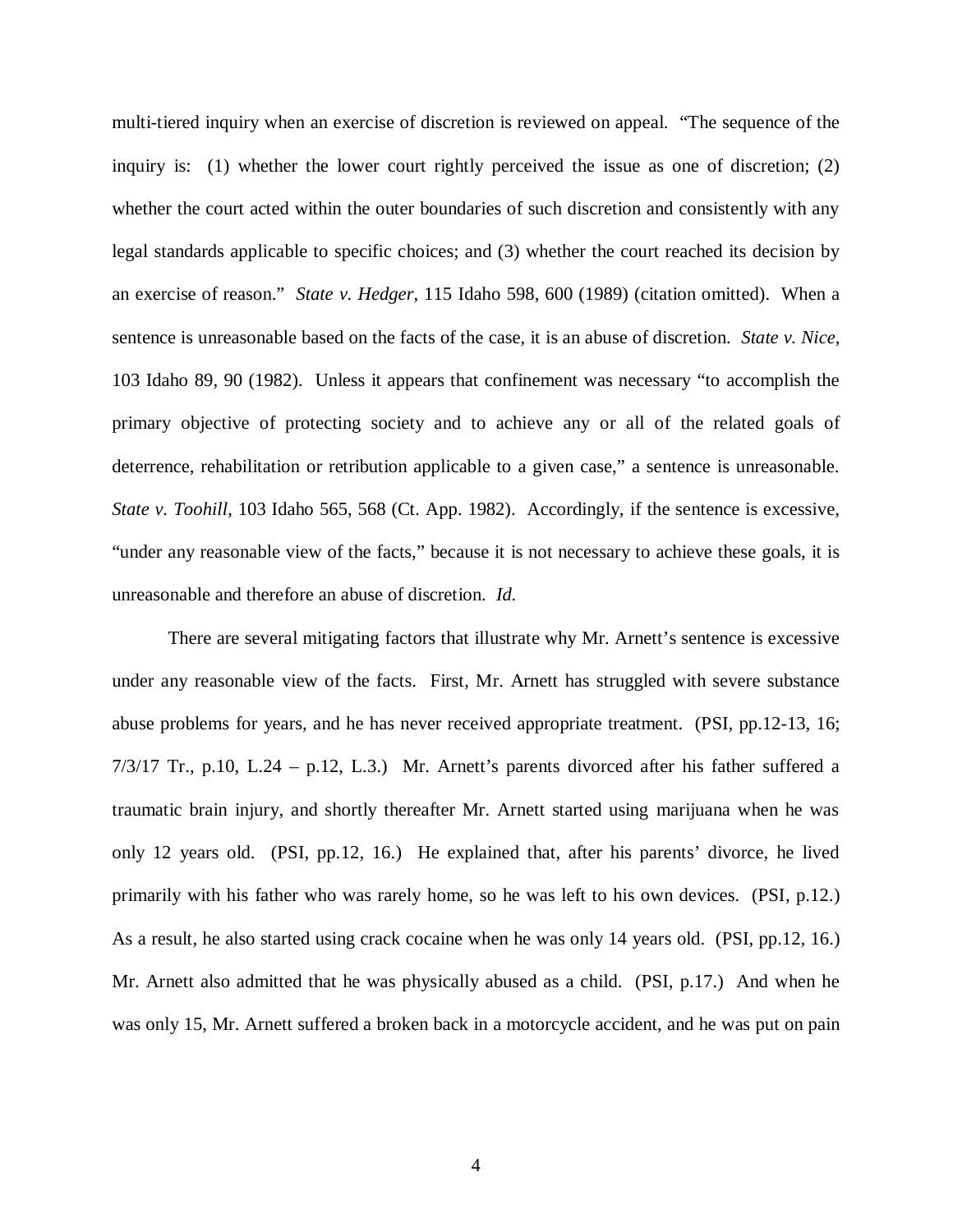medication. (PSI, pp.12, 15.) Unfortunately, his substance abuse problems became even more serious after that. (PSI, p.12.)

But Mr. Arnett never received meaningful and effective treatment for his problems; he told the court that he was not trying to make excuses for what he had done, but he had not been able to get into rehab and just wanted a chance to engage in treatment.  $(7/3/17 \text{ Tr}$ , p.10, L.19 – p.11, L.18.) He said he tried to participate in a treatment program in 2015, but found it was "more like a homeless shelter," and someone there offered to sell him drugs within the first day or two, so he left the program.  $(7/3/17 \text{ Tr.}, p.11, L.21 - p.12, L.1; PSI, p.13.)$  And, as his counsel alluded to, without treatment to break the cycle, he resorted to committing crimes to support his drug habit. (7/3/17 Tr., p.7, Ls.8-13.) A defendant's substance abuse problems and difficult childhood should be considered as mitigating. *State v. Nice*, 103 Idaho 89, 91 (1982); *State v. Gonzales*, 123 Idaho 92, 93-94 (Ct. App. 1993).

Additionally, Mr. Arnett's substance abuse and difficult childhood almost certainly led to serious physical and mental health problems. He said he was diagnosed with congestive heart failure in 2014, but he had not received treatment for it because he could not afford it and did not have health insurance. (PSI, p.15.) He was also diagnosed with Bipolar and Anxiety Disorders in approximately 2007. (PSI, p.16.) Physical and mental health issues are also recognized mitigating factors. *State v. Turner*, 136 Idaho 629, 636 (Ct. App. 2001); *State v. Odiaga*, 125 Idaho 384, 391 (1994).

Finally, while Mr. Arnett's work history indicates he has always had a strong work ethic, it is clear that his personal problems have restricted his ability to find stable and consistent work and build a meaningful career. (PSI, pp.12-13.) He deserves a genuine opportunity to engage in treatment and rehabilitation so that this pattern does not continue. His tragic history and long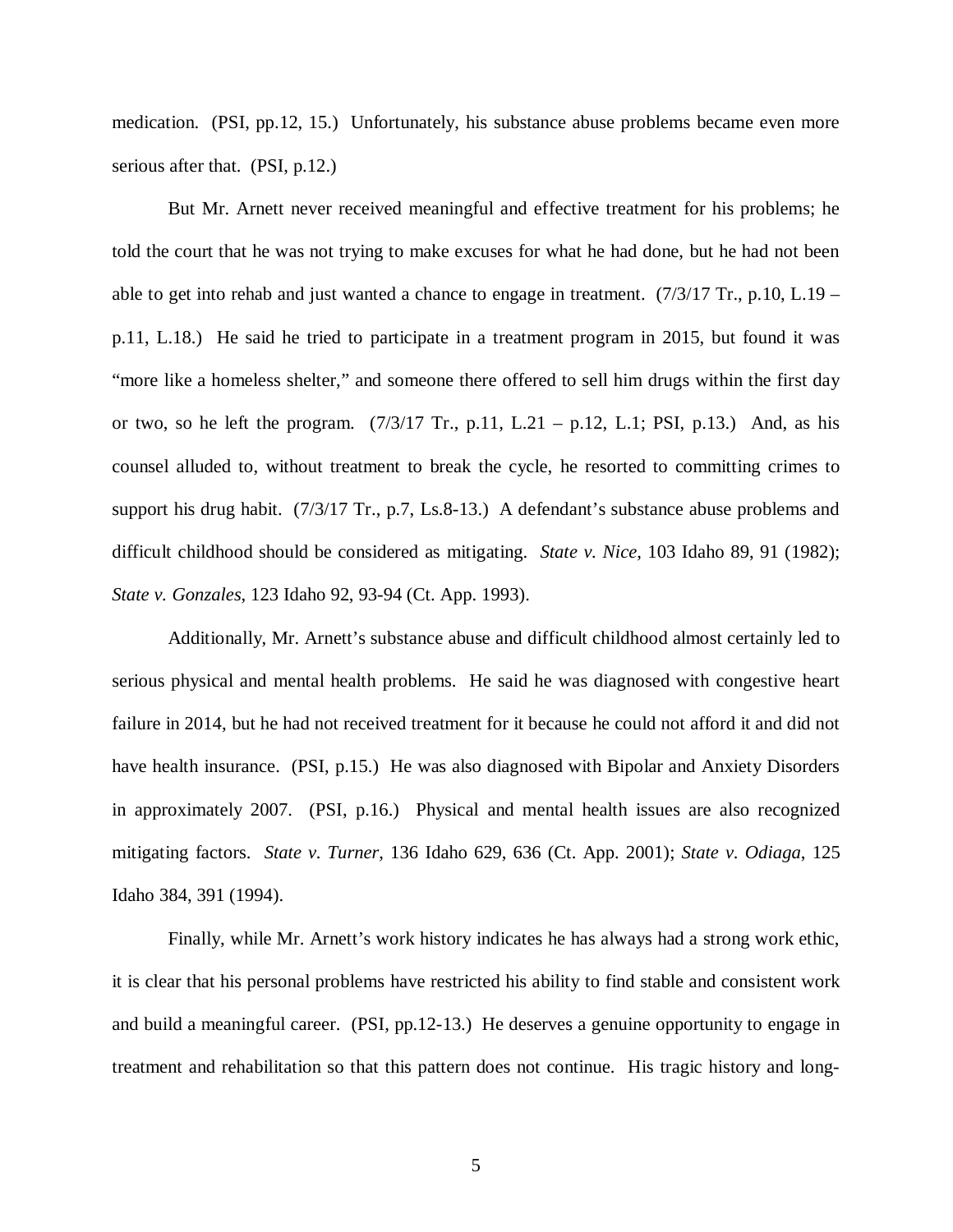term addiction supported a sentence focused on rehabilitation and treatment instead of prison time. Indeed, given the mitigating information in this case, Mr. Arnett's sentence was excessive because it was not necessary to achieve the goals of sentencing established in *Toohill*. Certainly society would be protected if Mr. Arnett went on a rider. This would also serve as a strong deterrent and ensure there was significant retribution for the offense. But most importantly in this case, it would provide Mr. Arnett with a chance to immediately engage in the kind of treatment he has never had in order to finally break the cycle of drug use that has severely impaired his ability to live a productive and fulfilling life. Given the facts of this case, Mr. Arnett's extended sentence was not necessary and was therefore unreasonable. As such, the district court abused its discretion when it failed to adequately consider the mitigating information in this case and thus failed to reach its sentencing decision through an exercise of reason.

#### **CONCLUSION**

Mr. Arnett respectfully requests that this Court reduce his sentence as it deems appropriate.

DATED this 19<sup>th</sup> day of March, 2018.

 $/\mathrm{s}/\mathrm{s}$ REED P. ANDERSON Deputy State Appellate Public Defender